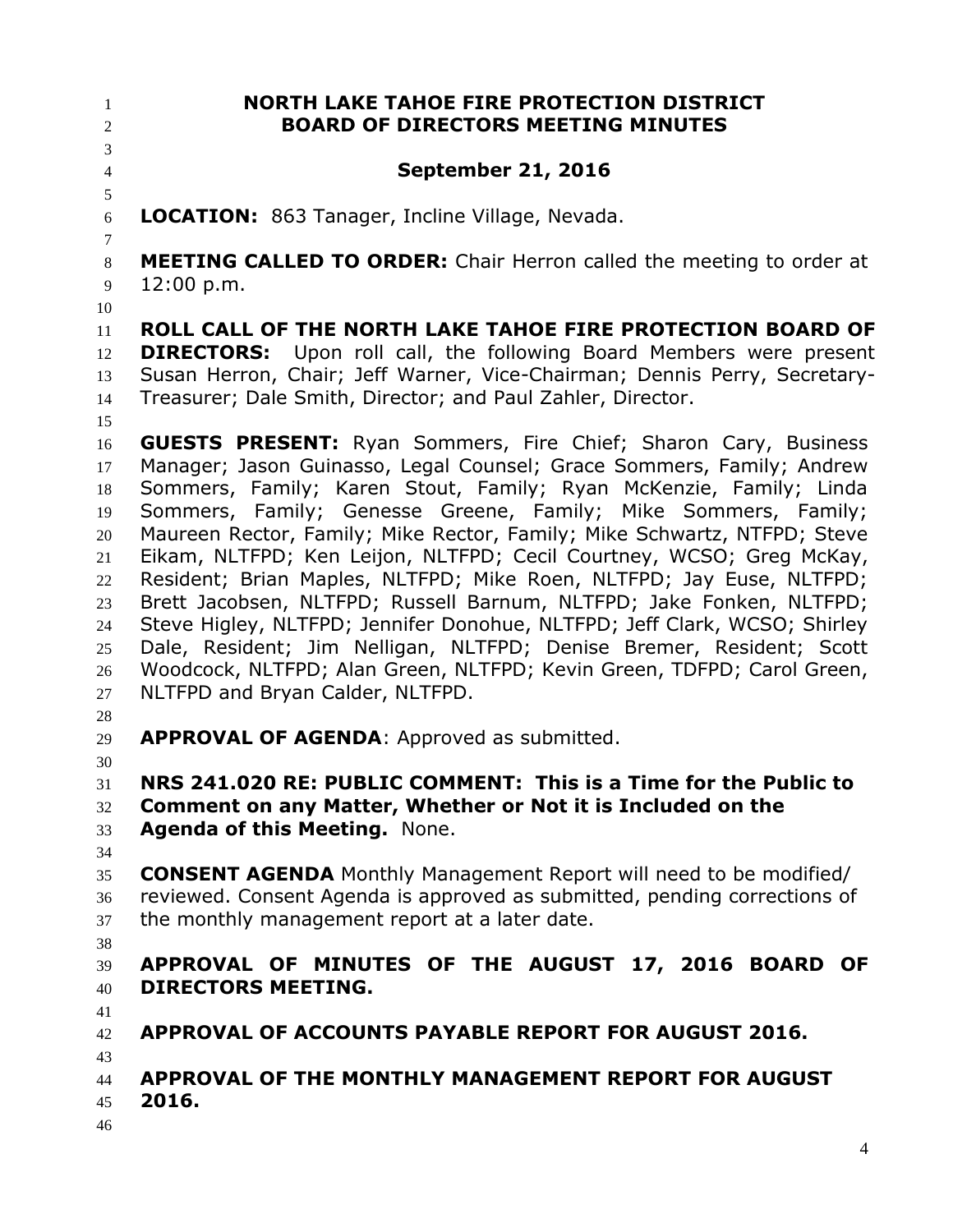## **NEW BUSINESS:**

**1. Discussion & Possible Action to appoint Interim Fire Chief Ryan** 

 **Sommers to the position of Fire Chief for the North Lake Tahoe Fire Protection District**

Director Perry made the motion to make Interim Fire Chief Ryan Sommers

 the Fire Chief for the North Lake Tahoe Fire Protection District. Director Warner seconded the motion. Motion is passed 5-0.

 Director Perry has been watching Interim Chief Sommers and thinks that he has done an excellent job thus far. Throughout his career at NLTFPD, Ryan

 has grown up and worked his way up to earning the position of Fire Chief. Director Zahler stated that he is very proud of Chief Sommers and has all

the faith in his abilities to run this District. Director Zahler also stated that

Chief Sommers has done an excellent job shadowing Chief Brown for the

past several years and that the Board looks forward to many more years

with Ryan as the Fire Chief.

Director Smith would like to acknowledge local residents and longtime

supporters of NLTFPD, Shirley Dale and Mike Sommers, for their continued

 support of the District for many years and stated that the board is very happy and this is a great day for the District.

Director Warner would like to thank Chief Sommers's family, spouse and

22 friends as they are the ones who also get the 3am phone calls and have

 supported him throughout his time as the Interim Fire Chief and now Fire Chief.

## **2. Discussion & Possible Action to execute the Employment**

## **Agreement between Fire Chief Ryan Sommers and North Lake Tahoe Fire Protection District**

 Chair Herron would like to direct everyone's attention to page 15 of the Board Packet and take note that the salary section was intentionally left blank. When Chief Sommers was made the Interim Fire Chief, his pay was bumped up to what it is at currently, and after discussions with Ryan, he is ok with the current salary range remaining what it is now. His current annual salary is \$146,285.88 which is just below mid-range on the regional scale. The Board will have the opportunity to do a salary adjustment if they think it is necessary in about a year. Six months ago was the last salary adjustment and it was about an 8% raise from what he was making to the current amount. Director Smith made a motion to approve this agenda item, with the salary to remain at \$146,285.88. Director Zahler seconded the motion. Motion

passed 5-0.

## **3. Discussion & Possible Action to implement the FY 2016/2017**

**Goals for North Lake Tahoe Fire Protection District Fire Chief Ryan** 

**Sommers**